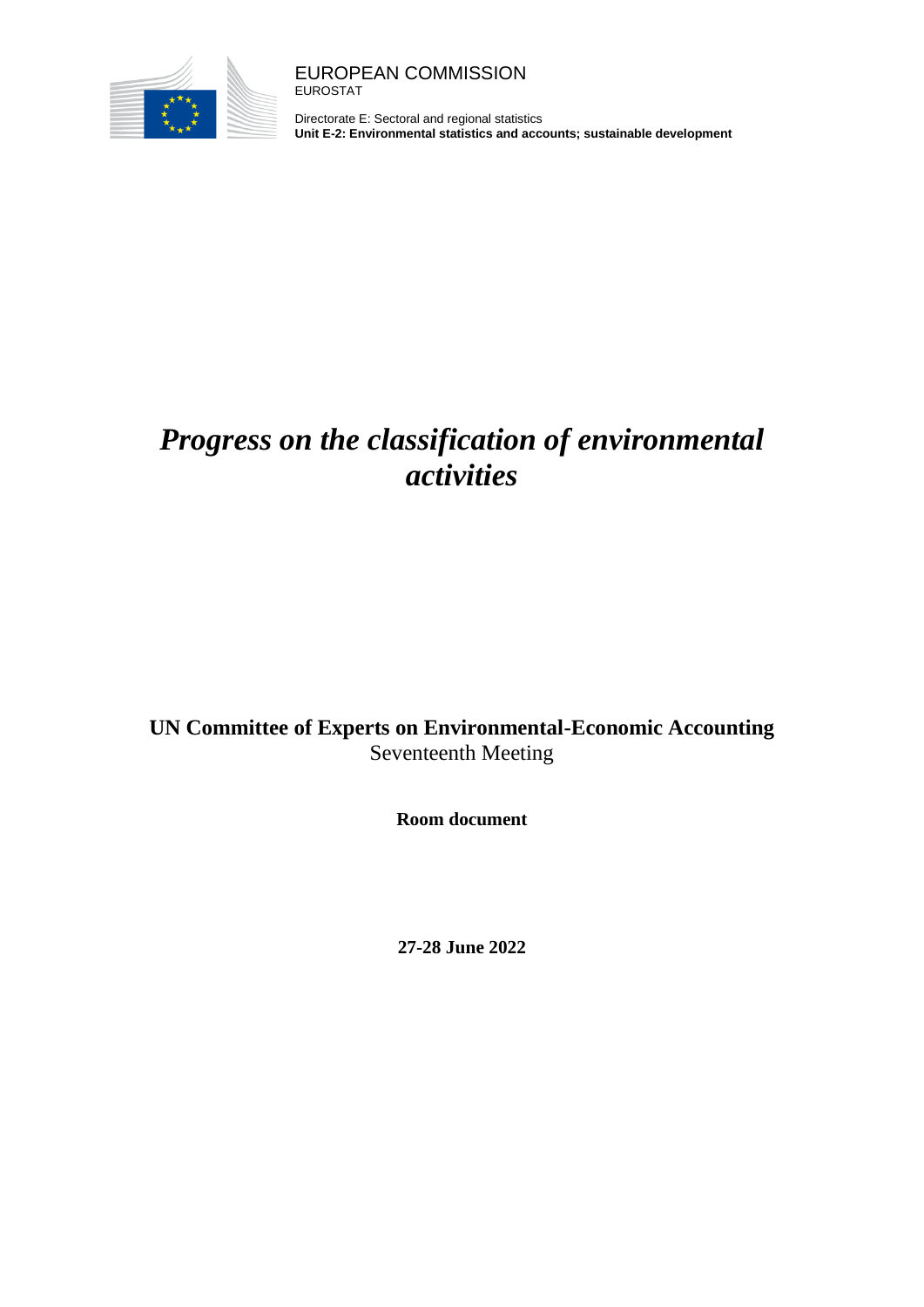#### **1. Purpose and structure of the document**

This document informs the Committee and seeks written comments on the progress on the development of a classification of environmental activities ('CEA'). This work is led by Eurostat. The work is moved forward mostly in Europe, with discussions in the Eurostat Working Group on Monetary Environmental Statistics and Accounts ('*MESA WG*') and a dedicated Eurostat task force on the classification of environmental activities (hereinafter referred to as Task Force or TF). The advancement of this work has been discussed since 2018 in the London Group of experts on environmental accounting and were presented at SEEA CF Technical Committee (9 June 2022 meeting).

The current state of advancement is as follows: there is a fully developed version of the structure of a new integrated, resulting from analyses and discussions in the groups named above, plus a work-in-progress version of the explanatory notes.

The classification CEA is based on the pre-existing classifications CEPA and CReMA, the former covering environmental protection and the latter resource management. Only CEPA has the status of international classification. CEPA is annexed to the SEEA CF. Both CEPA and CReMA are in use in Europe for circa 10 years. Once adopted, CEA will overrule CEPA and CReMA.

Section 2 provides some background information; Section 3 presents the basic rules governing the design of the classification; Section 4 presents next steps in the process.

The **Annex** includes the updated proposal for the structure of the integrated classification of environmental activities as presented to the last Eurostat MESA WG in May 2022.

The Committee members are welcome to send written commensts and views on the structure of the classification, as presented in Annex 1, **by 8 of July**. Please send your feedback via email to the following addresses: [Arturo.De-La-Fuente@ec.europa.eu](mailto:Arturo.De-La-Fuente@ec.europa.eu) and [Carolina.ARDI@ec.europa.eu](mailto:Carolina.ARDI@ec.europa.eu) . For next steps see section 4.

#### **2. Background information**

The purpose of the review was to update a classification used in Europe in several environmental accounts data collections, clarifying descriptions of the concepts and providing operational rules on the recording of specific transactions, raise the status of the classification, or part of the classification, on resource management (CReMA) to the status of CEPA. In the long run, the purpose of the revision was to integrate environmental protection and resource management into an integrated classification of environmental activities, with up-to-date explanatory notes and guidance for the data compilers, to propose a comprehensive integrated functional classification for monetary environmental accounts, and also to move forward the items on classifications of environmental activities and development of resource management expenditure accounts of the System of Environmental Economic Accounting Central Framework research agenda, for which Eurostat has been the lead agency.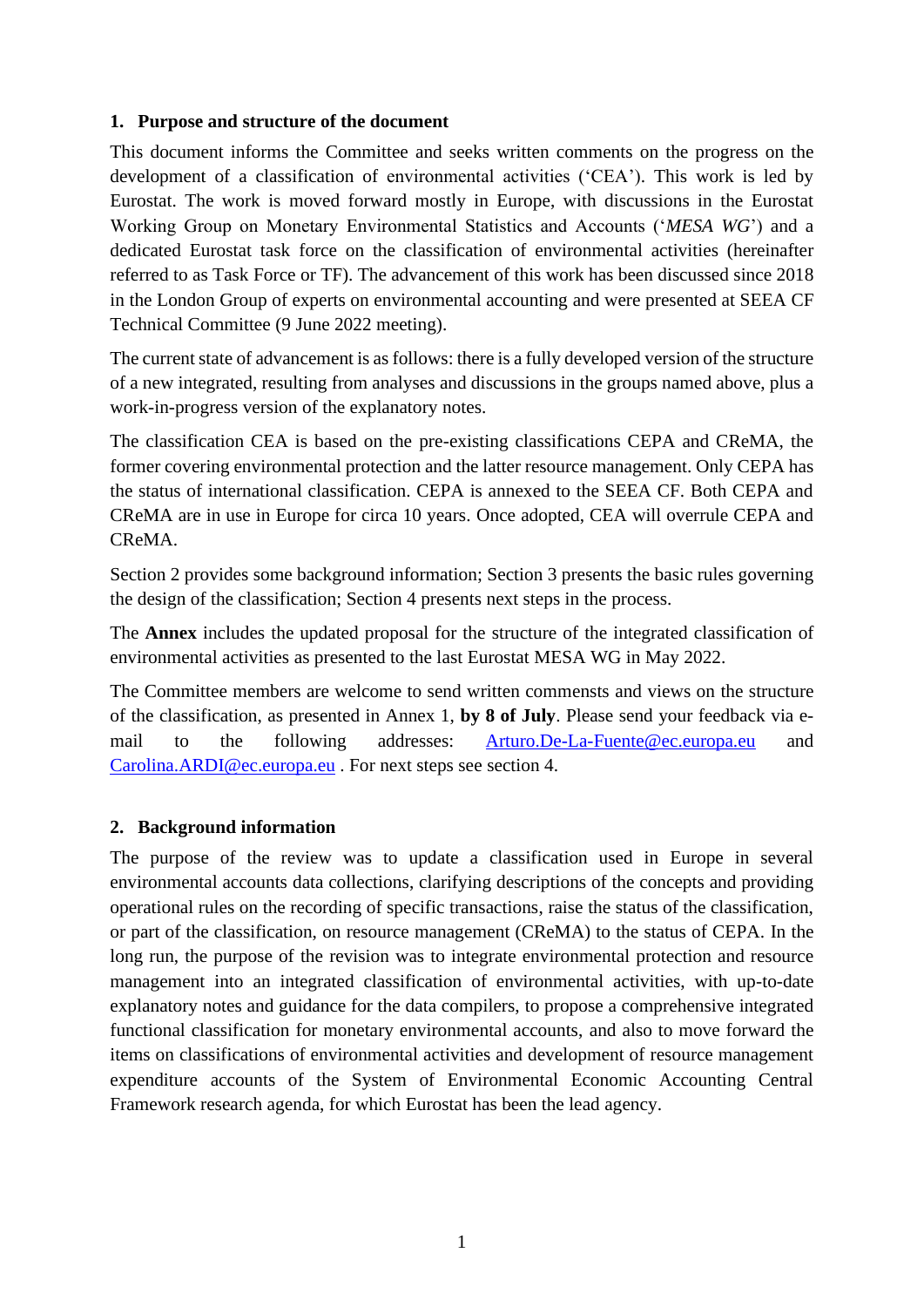Eurostat established a task force of European countries to assist in the review of the classification of environmental activities (CEA) in 2017. In June 2018 meeting, the Task Force<sup>1</sup> discussed alternative versions of an integrated classification of environmental activities: several proposals disregarded the environmental protection ('EP') and resource management ('RM') as a key distinguishing criterion in environmental classification activities, and one proposal retained the split into environmental protection and resource management and envisaged only changes to resource management classification. In May 2020, Eurostat on behalf of the CEA TF presented to the MESA WG two alternative versions of a possible new classification structure, seeking advice on which proposal should be further developed<sup>2</sup>.

Eurostat presented progress to the London Group expert and discussed in meetings since 2018. In 2018 (Dublin meeting) the LG discussed strategic decisions for the review. In 2019 (Melbourne meeting) there were discussions about two possible structures and borderline cases (energy storage, construction of energy-efficient buildings). In the 2020 online meeting the LG provided input for two alternative structures and provided input on specific decisions about recording of management of energy resources, 'greening of brown activities' and measurement of green investments. In the 2021 online meeting, the LG provided comments on the draft structure of CEA and contribute to the process of the review of the list of environmental economic activities and environmental products.

Resulting from this body of input, it was decided to establish a classification structure disregarding the split between EP and RM at the first level. This approach better satisfies the needs of:

- users, more and more oriented towards environmental theme in their whole aspect without making reference to a strict distinction between environmental protection and resource management;
- and compilers, given that in some cases it could be very difficult to establish clear borders between environmental protection and resource management.

It is also clear the need to secure a clear bridge between the integrated classification and the existing structure of classification of environmental protection activities (CEPA) and classification of resource management activities (CReMA), thus ensuring also consistency of data over time. This is particularly important in Europe to preserve data time series built over the last decade, in particular about products and activities of the environmental sector (EGSS account), environmental expenditure (EPEA account) and environmental subsidies (ESST account).

As follow-up of May 2020 MESA WG, October 2020 London Group and TF subsequent discussion in the December 2020 TF meeting, Eurostat presented a very first draft of an

<sup>&</sup>lt;sup>1</sup> The first meeting of the Task Force took place in Luxembourg on  $14-15$  September 2017. The Task Force has 10 members (Eurostat + National statistical offices from 9 EU Member States) and since October 2019, the European Commission DG Environment participates too

<sup>&</sup>lt;sup>2</sup> See doc "Integrated CEA classification – TF proposal for the structure of a future classification of environmental activities" available at:

[https://circabc.europa.eu/ui/group/922b4700-1c83-4099-b550-763badab3ec0/library/6637bb63-9d87-4af4-9a75](https://circabc.europa.eu/ui/group/922b4700-1c83-4099-b550-763badab3ec0/library/6637bb63-9d87-4af4-9a75-d3f40f3f7dc4/details) [d3f40f3f7dc4/details](https://circabc.europa.eu/ui/group/922b4700-1c83-4099-b550-763badab3ec0/library/6637bb63-9d87-4af4-9a75-d3f40f3f7dc4/details)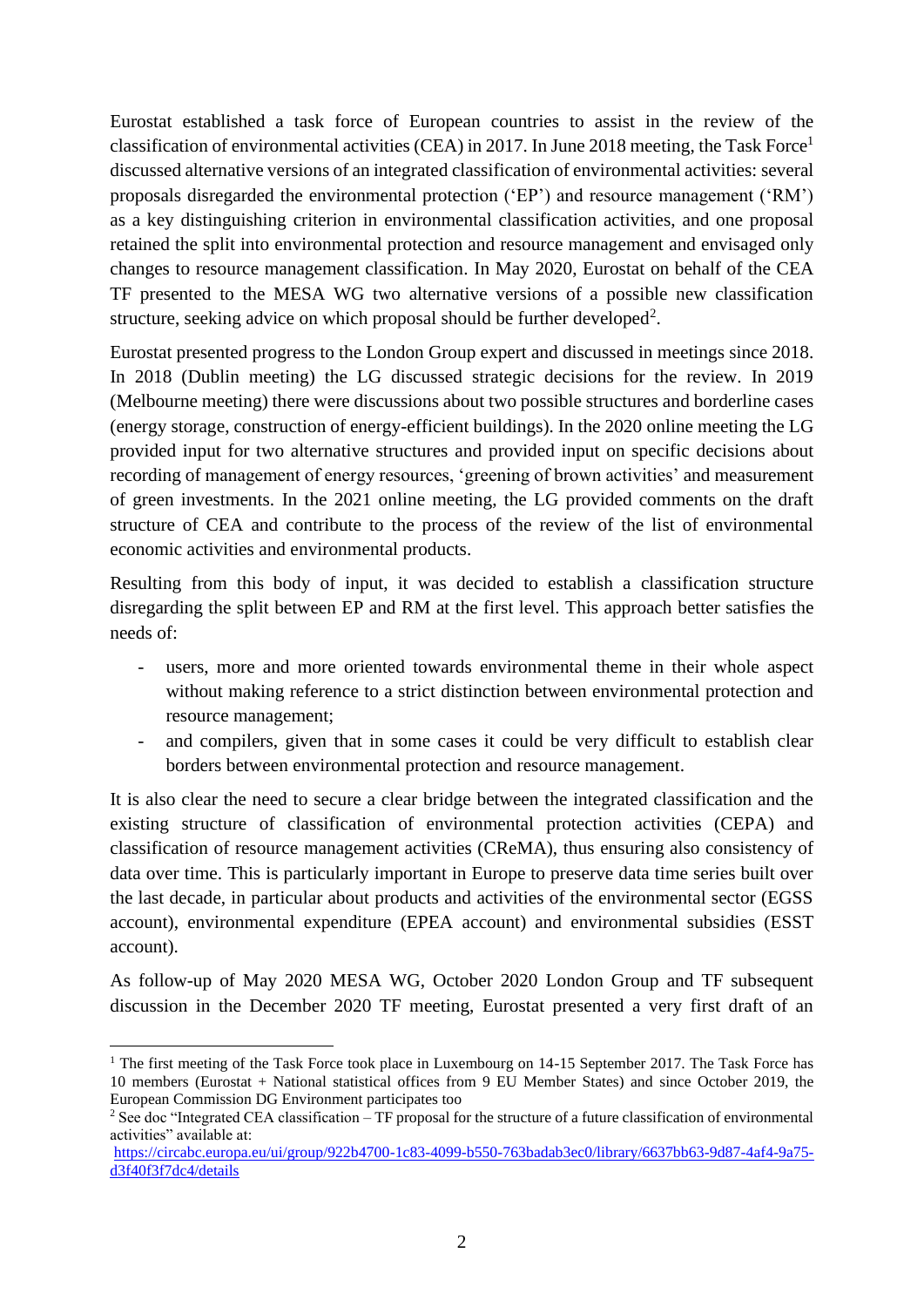integrated classification, which groups together "homogeneous" environmental protection and/or resource management categories at the first level split of the classification (see Section 3 for more details on the structure of the classification).

This first draft was further revised on the basis of subsequent discussions and comments on its structure, the scope of some environmental domains, the proposed labels of selected categories.

The consolidated proposal of integrated classification presented by Eurostat, on behalf of the CEA TF, to the MESA WG in the 2021 meeting received a large support; out of 31 countries providing answers to exchange of views, 24 expressed support and 3 supported the new proposal in principle with some remarks. As follow up of MESA WG feedback, Eurostat run a written consultation within the TF on outstanding questions impacting on the structure of the classification.

As a result, Eurostat drafted a new updated version of CEA (presented in the **Annex**) The general structure of this last version was agreed upon by the TF and presented to May 2022 MESA WG meeting together with a very first draft of related explanatory notes.

Eurostat is currently undertaking a first round of consultation within TF and MESA WG on the explanatory notes for their revisions and update.

#### **3. Integrated CEA design: structure and basic rules**

As specified also in Section1, the integrated version of CEA groups together "homogeneous" environmental protection and/or resource management categories at the first level split, i.e. categories that are linked together and represent borderline cases, such as for example in the case of activities related to biodiversity and forest, or air and energy (see Table 1).

| Air, climate and energy                                |
|--------------------------------------------------------|
| <b>Wastewater and water resources</b>                  |
| <b>Waste and materials recovery</b>                    |
| Soil, surface and groundwater, biodiversity and forest |
| Noise and radiation                                    |
| <b>Research and development</b>                        |
| Cross-cutting and other activities                     |

**Table 1 - First level split of proposed classification**

At the second level split the environmental or resource management categories are singled out (so that a bridge with the current CEPA and CReMA can be relatively easily established) and, at the third and fourth level split, in almost all cases, an extra level of granularity is offered with regard to the activities, actions, expenditures that are object of the classification (an exception is for materials recovery where at the third level split we have the split by material type).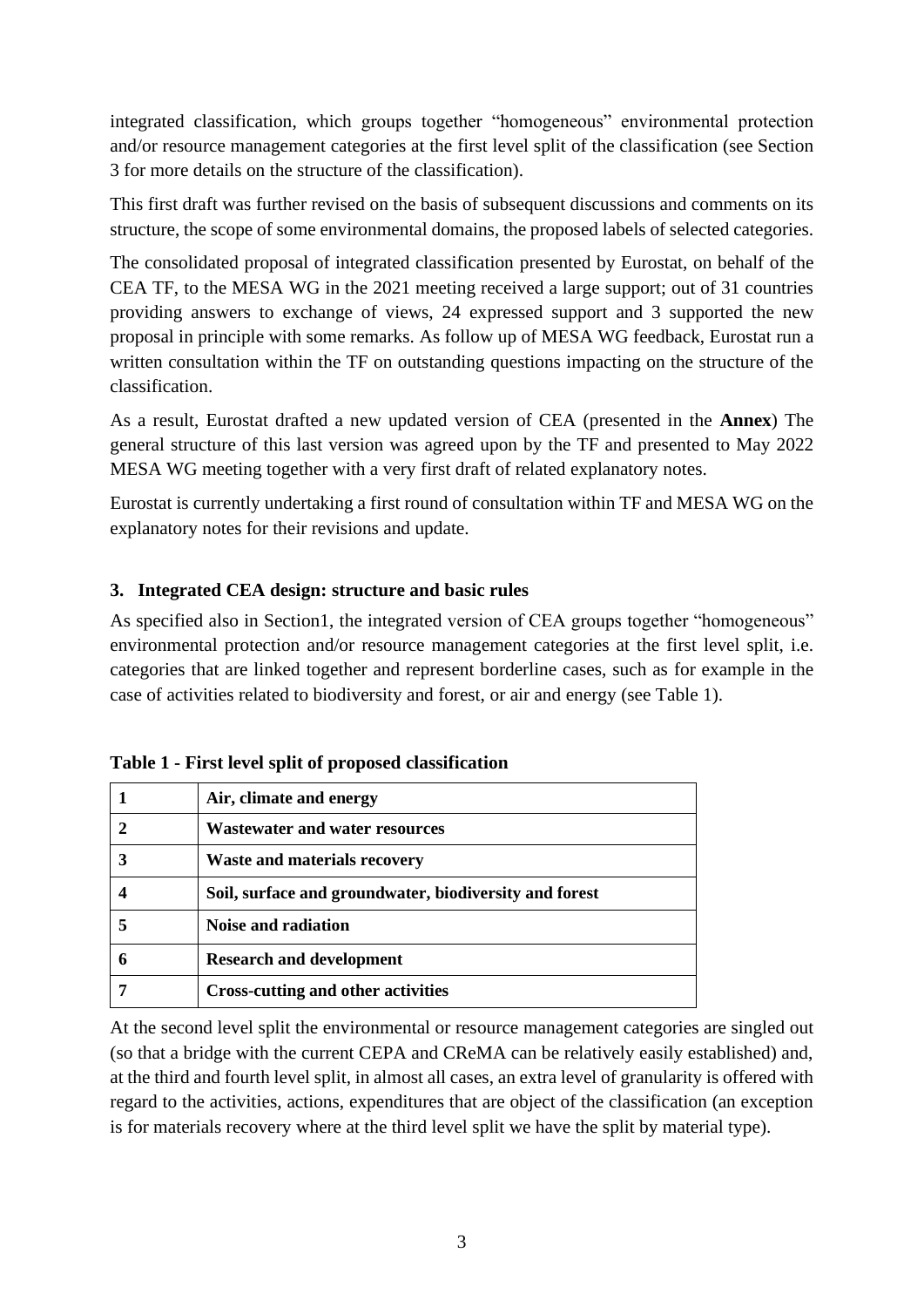An example of the structure of classification is provided below (see Table 2); please see the Annex for the presentation of the complete classification.**Table 2 –Proposed structure of integrated classification for CEA 1**

| <b>I LEVEL</b><br><b>SPLIT</b> | <b>LEVEL</b><br>$\mathbf{H}$<br><b>SPLIT</b> | <b>III LEVEL</b><br><b>SPLIT</b>                                           |                                                    |  |  |
|--------------------------------|----------------------------------------------|----------------------------------------------------------------------------|----------------------------------------------------|--|--|
| 1                              | Air, climate and energy                      |                                                                            |                                                    |  |  |
|                                | 1.1                                          | <b>Reduction and control of air emissions</b>                              |                                                    |  |  |
|                                |                                              | (excluding energy related measures)                                        |                                                    |  |  |
|                                |                                              | 1.1.1                                                                      | Prevention of pollution                            |  |  |
|                                |                                              | 1.1.2                                                                      | <b>Treatment</b>                                   |  |  |
|                                |                                              | 1.1.3                                                                      | Monitoring, measurement and similar                |  |  |
|                                | 1.1.4                                        |                                                                            | Other activities                                   |  |  |
|                                | 1.2                                          | <b>Energy from renewable sources</b>                                       |                                                    |  |  |
|                                |                                              | 1.2.1                                                                      | Production of energy from renewable                |  |  |
|                                |                                              |                                                                            | sources                                            |  |  |
|                                |                                              | 1.2.2                                                                      | Equipment and technologies for renewable<br>energy |  |  |
|                                |                                              | 1.2.3                                                                      | Supporting services for renewable energy           |  |  |
|                                |                                              | 1.2.4                                                                      | Monitoring, measurement and similar                |  |  |
|                                |                                              | 1.2.5                                                                      | Other activities                                   |  |  |
|                                | 1.3                                          | <b>Energy savings and management</b>                                       |                                                    |  |  |
|                                | 1.3.1                                        |                                                                            | Energy savings through in-process                  |  |  |
|                                |                                              |                                                                            | modifications                                      |  |  |
|                                |                                              | 1.3.2                                                                      | Energy efficient buildings; other efficient        |  |  |
|                                |                                              | energy-demand technologies<br>1.3.3<br>Monitoring, measurement and similar |                                                    |  |  |
|                                |                                              |                                                                            |                                                    |  |  |
|                                |                                              | 1.3.4                                                                      | Other activities                                   |  |  |

When drafting the proposal, Eurostat took into account some principles referred to by country experts on different occasions, particularly relevant for coherence, clarity and robustness of the classification, i.e.:

- the classification should be an instrument to allow policy makers and users to organise the information according to their needs in the short, medium and long-term.
	- It should be flexible enough to accommodate policy and user needs of different international settings (i.e. not only of the European countries), and to be used over time. These are prerequisite for a robust classification that could be recognised and adopted at the international level;
- the first level of classification should be informative and clear for the users about the specific environmental activities included, and ideally also their primary environmental purpose (commonly directly linking with one or a number of environmental policies). For this reason, e.g. the task force disagreed on a proposal to group together more environmental domains at the first classification level under the label "Pollution", it was considered too aggregated for dissemination and informative purpose;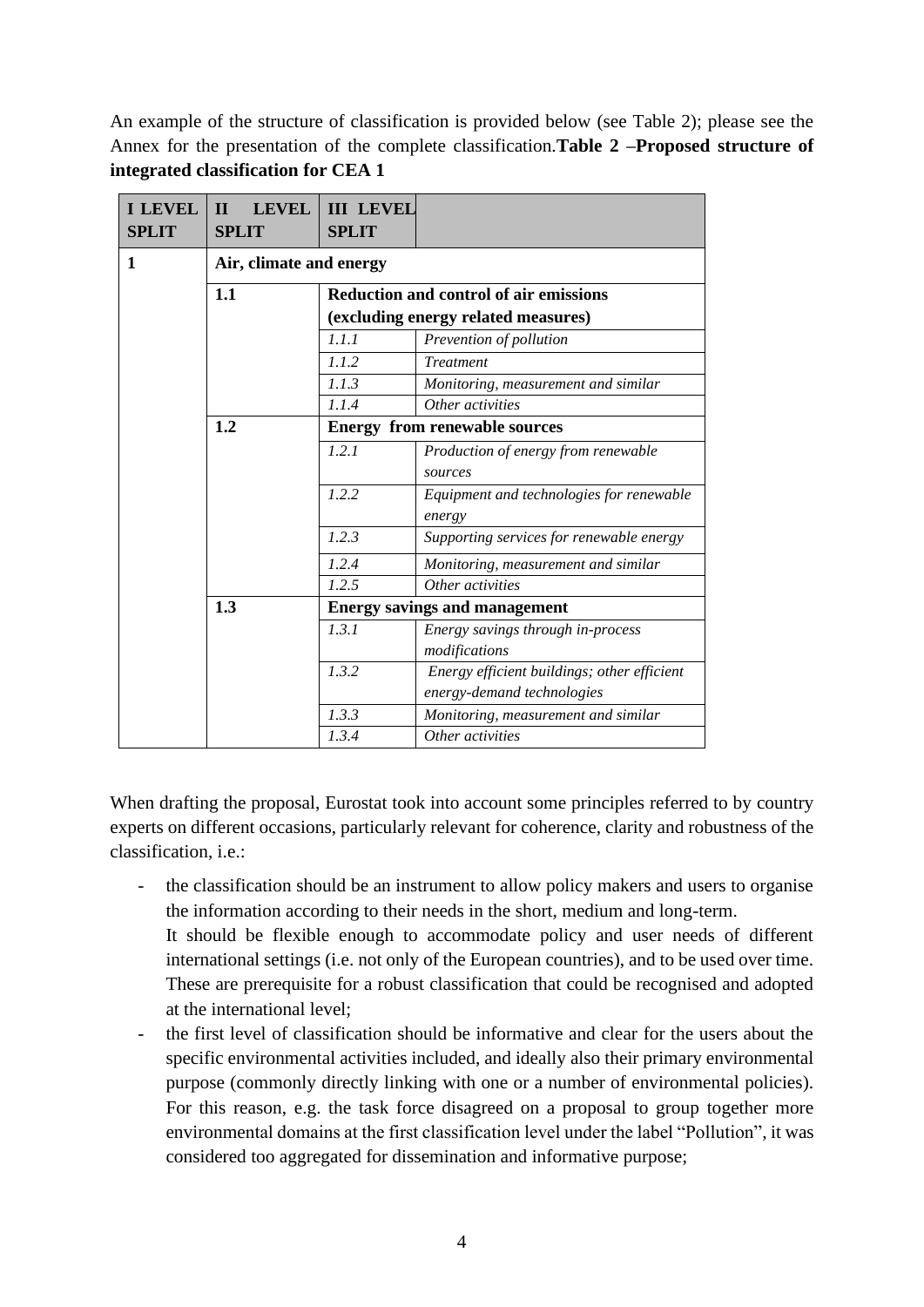- the breakdown at all levels (first, second and third) should ensure (as much as possible) symmetry across categories of a given classification detail in the availability of information, e.g. it should be avoided that for similar type of activities (from the functional point of view, e.g. in-process modification) in one category we have to look at the third level split while in the other categories the same information is already relatively well defined at the second level breakdown.

#### **4. Next steps**

Eurostat and the Task Force made substantial progress on the integrated classification and we are currently working on the associated explanatory notes. In particular, there is currently a written consultation with the Eurostat MESA WG with deadline end of May.

On the basis of the feedback of the MESA WG and the ones already provided by the Task Force in March, Eurostat will fine-tune the proposal of integrated classification (if needed) and will prepare an updated version draft of the explanatory notes.

In the view of including in the discussion non-EU countries and the global community of environmental accountants, Eurostat intends to present this work in the next London Group meeting to present the progress and collect comments.

The discussions are also extending now to reach the SEEA CF technical committee and the UN Committee of Experts on International Statistical Classifications. The latter must adopt the classification for it to get the status of international classification.

The next steps are as follows:

- June 2022: inform UNCEEA
- Summer 2022: continue development of explanatory notes, in particular with input from the European Task Force
- September 2022: Report progress to the London Group. This version will already include an introduction about the principles and use of the classification, the draft structure and draft explanatory notes
- October 2022: first discussion in the UN Committee of Experts on International Statistical Classifications
- November 2022: global consultation run by UNSD Environmental Economic Accounting Section as Secretariat of the UNCEEA
- Winter 2022-2023: summary of the results of the global consultation are presented at the TC CF and UN Committee on Classifications (or the Bureau)
- January/February 2023: submission to the UN Statistical Commission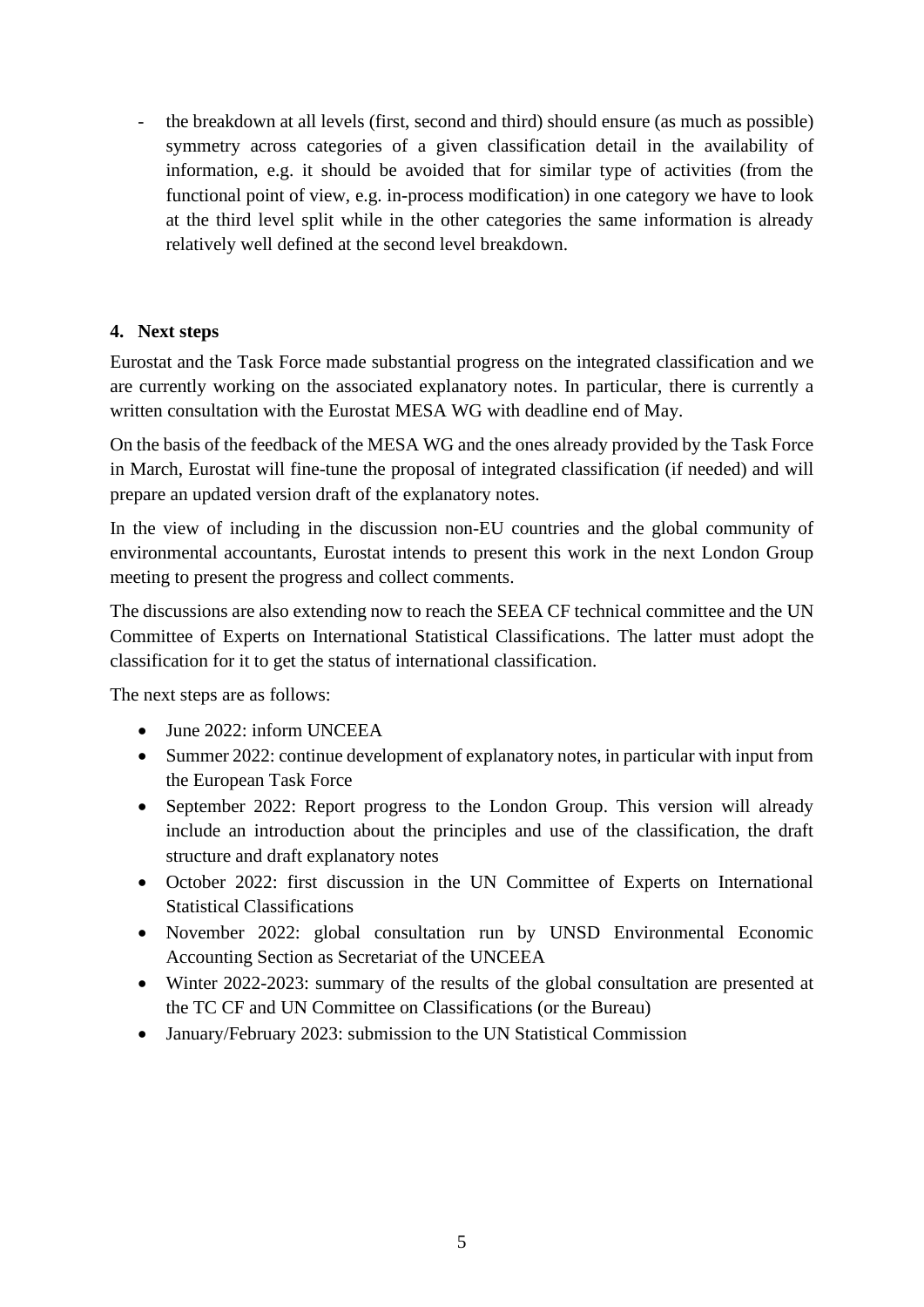## **ANNEX – Proposal for the structure of the integrated classification of environmental activities**

| <b>LEVEL</b><br>п | <b>LEVEL</b><br>$\mathbf{I}$                                                                | <b>LEVEL</b><br>III                  |                                                    | Correspondence<br>with current<br>version of CEPA<br><b>CReMA</b> | <b>Environmental</b><br>protection (EP)<br>or resource |
|-------------------|---------------------------------------------------------------------------------------------|--------------------------------------|----------------------------------------------------|-------------------------------------------------------------------|--------------------------------------------------------|
|                   |                                                                                             |                                      |                                                    | classifications                                                   | management<br>(RM)                                     |
| 1                 |                                                                                             | Air, climate and energy              |                                                    | CEPA1,<br>CReMA13A,<br>CReMA13B                                   | EP, RM                                                 |
|                   | 1.1<br><b>Reduction and control of air emissions</b><br>(excluding energy related measures) |                                      |                                                    | CEPA <sub>1</sub>                                                 | EP                                                     |
|                   |                                                                                             |                                      |                                                    |                                                                   |                                                        |
|                   |                                                                                             | 1.1.1                                | Prevention of pollution                            |                                                                   |                                                        |
|                   |                                                                                             | 1.1.2                                | <b>Treatment</b>                                   |                                                                   |                                                        |
|                   |                                                                                             | 1.1.3                                | Monitoring, measurement and similar                |                                                                   |                                                        |
|                   |                                                                                             | 1.1.4                                | Other activities                                   |                                                                   |                                                        |
|                   | 1.2                                                                                         |                                      | <b>Energy from renewable sources</b>               | CReMA13A                                                          | RM                                                     |
|                   |                                                                                             | 1.2.1                                | Production of energy from renewable sources        |                                                                   |                                                        |
|                   |                                                                                             | 1.2.2                                | Equipment and technologies for renewable           |                                                                   |                                                        |
|                   |                                                                                             |                                      | energy                                             |                                                                   |                                                        |
|                   |                                                                                             | 1.2.3                                | Supporting services for renewable energy           |                                                                   |                                                        |
|                   |                                                                                             | 1.2.4                                | Monitoring, measurement and similar                |                                                                   |                                                        |
|                   |                                                                                             | 1.2.5                                | Other activities                                   |                                                                   |                                                        |
|                   | 1.3                                                                                         | <b>Energy savings and management</b> |                                                    | CReMA13B                                                          | RM                                                     |
|                   |                                                                                             | 1.3.1                                | Energy savings through in-process<br>modifications |                                                                   |                                                        |
|                   |                                                                                             | 1.3.2                                | Energy efficient buildings; other efficient        |                                                                   |                                                        |
|                   |                                                                                             |                                      | energy-demand technologies                         |                                                                   |                                                        |
|                   |                                                                                             | 1.3.3                                | Monitoring, measurement and similar                |                                                                   |                                                        |
|                   |                                                                                             | 1.3.4                                | Other activities                                   |                                                                   |                                                        |
| $\boldsymbol{2}$  | <b>Wastewater and water resources</b>                                                       |                                      |                                                    | $[\Sigma - \text{sum of below}]$                                  | EP, RM                                                 |
|                   | 2.1                                                                                         |                                      | Wastewater management                              | CEPA2                                                             | EP                                                     |
|                   |                                                                                             | 2.1.1                                | Prevention of pollution                            |                                                                   |                                                        |
|                   |                                                                                             | 2.1.2                                | Sewerage networks                                  |                                                                   |                                                        |
|                   |                                                                                             | 2.1.3                                | Wastewater treatment                               |                                                                   |                                                        |
|                   |                                                                                             | 2.1.4                                | Treatment of cooling water                         |                                                                   |                                                        |
|                   |                                                                                             | 2.1.5                                | Monitoring, measurement and similar                |                                                                   |                                                        |
|                   |                                                                                             | 2.1.6                                | Other activities                                   |                                                                   |                                                        |
|                   | 2.2                                                                                         |                                      | Water savings and management of natural water      | CReMA10                                                           | RM                                                     |
|                   | resources                                                                                   |                                      |                                                    |                                                                   |                                                        |
|                   |                                                                                             | 2.2.1                                | Reduction of the intake                            |                                                                   |                                                        |
|                   |                                                                                             | 2.2.2                                | Water reuse and savings, reduction of water        |                                                                   |                                                        |
|                   |                                                                                             |                                      | losses and leaks                                   |                                                                   |                                                        |
|                   |                                                                                             | 2.2.3                                | Replenishment of water resources                   |                                                                   |                                                        |
|                   |                                                                                             | 2.2.4                                | Monitoring, measurement and similar                |                                                                   |                                                        |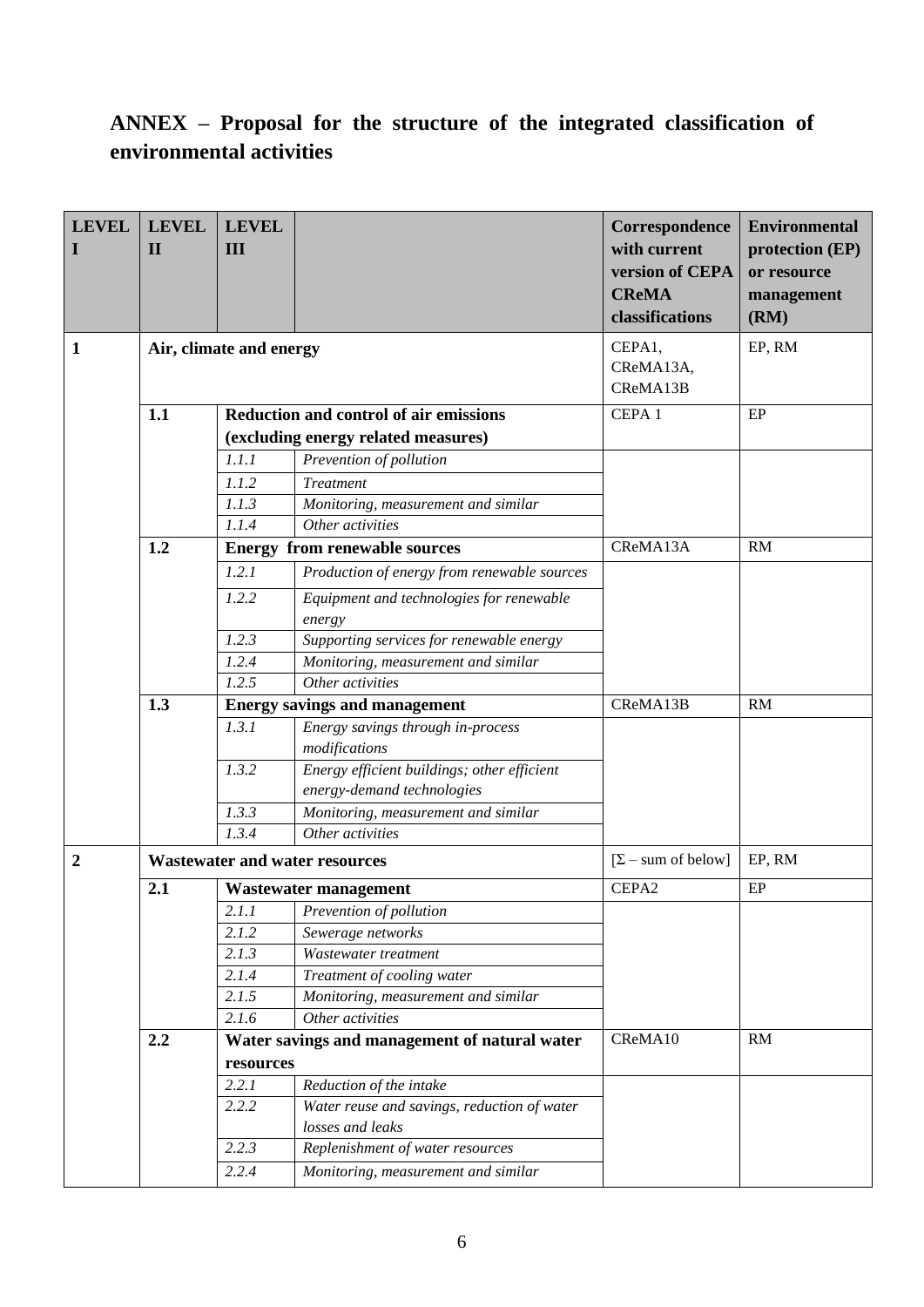| <b>LEVEL</b><br>I       | <b>LEVEL</b><br>$\mathbf{I}$ | <b>LEVEL</b><br>III                 |                                                                             | Correspondence<br>with current<br>version of CEPA<br><b>CReMA</b><br>classifications | <b>Environmental</b><br>protection (EP)<br>or resource<br>management<br>(RM) |
|-------------------------|------------------------------|-------------------------------------|-----------------------------------------------------------------------------|--------------------------------------------------------------------------------------|------------------------------------------------------------------------------|
|                         |                              | 2.2.5                               | Other activities                                                            |                                                                                      |                                                                              |
| 3                       |                              | <b>Waste and materials recovery</b> |                                                                             | $[\Sigma - \text{sum of below}]$                                                     | EP, RM                                                                       |
|                         | 3.1                          |                                     | Waste management                                                            | CEPA3                                                                                | $\rm EP$                                                                     |
|                         |                              | 3.1.1                               | Prevention of pollution                                                     |                                                                                      |                                                                              |
|                         |                              | 3.1.2                               | Collection and transport                                                    |                                                                                      |                                                                              |
|                         |                              | 3.1.3                               | Treatment and disposal of hazardous waste                                   |                                                                                      |                                                                              |
|                         |                              | 3.1.4                               | Treatment and disposal of non-hazardous waste                               |                                                                                      |                                                                              |
|                         |                              | 3.1.5                               | Monitoring, measurement and similar                                         |                                                                                      |                                                                              |
|                         |                              | 3.1.6                               | Other activities                                                            |                                                                                      |                                                                              |
|                         | 3.2                          |                                     | <b>Materials recovery</b>                                                   | $[\Sigma - \text{sum of below}]$                                                     | RM                                                                           |
|                         |                              | 3.2.1                               | Wood and paper                                                              | CReMA11B                                                                             | RM                                                                           |
|                         |                              | 3.2.2                               | Mineral (metal, stone, glass, ceramics, other)                              | CReMA14                                                                              | RM                                                                           |
|                         |                              | 3.2.3                               | Plastic                                                                     | CReMA13C                                                                             | RM                                                                           |
|                         |                              | 3.2.4                               | <b>Textiles</b>                                                             | No direct                                                                            | RM                                                                           |
|                         |                              |                                     |                                                                             | correspondent                                                                        |                                                                              |
|                         |                              | 3.2.5                               | Other materials                                                             | No direct<br>correspondent                                                           | RM                                                                           |
|                         |                              | 3.2.6                               | Monitoring, measurement and similar                                         | CReMA11B, 13C,<br>14                                                                 | RM                                                                           |
|                         |                              | 3.2.7                               | Other activities (related to the recovery of<br><i>materials</i> )          | CReMA11B, 13C,<br>14                                                                 | RM                                                                           |
| $\overline{\mathbf{4}}$ |                              |                                     | Soil, surface and groundwater, biodiversity and forest                      | CEPA6+CReMA12,<br>CReMA 11A                                                          | EP, RM                                                                       |
|                         | 4.1                          |                                     | Protection of soil, surface and groundwater                                 | CEPA4                                                                                | EP                                                                           |
|                         |                              | 4.1.1                               | Prevention of pollutant infiltration                                        |                                                                                      |                                                                              |
|                         |                              | 4.1.2                               | Cleaning up of soil and water bodies                                        |                                                                                      |                                                                              |
|                         |                              | 4.1.3                               | Protection from erosion and other physical<br>degradation of soil and water |                                                                                      |                                                                              |
|                         |                              | 4.1.4                               | Prevention and remediation of soil and<br>groundwater salinity              |                                                                                      |                                                                              |
|                         |                              | 4.1.5                               | Monitoring, measurement and similar                                         |                                                                                      |                                                                              |
|                         |                              | 4.1.6                               | Other activities                                                            |                                                                                      |                                                                              |
|                         | 4.2                          |                                     | Protection of biodiversity and landscape                                    | $CEPA6 +$                                                                            | EP (after                                                                    |
|                         |                              |                                     |                                                                             | CReMA12<br>(consolidated in the<br>current version of<br>CEPA & CReMA)               | consolidation of<br>CEPA6 and<br>CReMA12)                                    |
|                         |                              | 4.2.1                               | Protection and rehabilitation of species and<br>habitats                    |                                                                                      |                                                                              |
|                         |                              | 4.2.2                               | Protection of natural and semi-natural                                      |                                                                                      |                                                                              |
|                         |                              |                                     | landscapes                                                                  |                                                                                      |                                                                              |
|                         |                              | 4.2.3                               | Monitoring, measurement and similar                                         |                                                                                      |                                                                              |
|                         |                              | 4.2.4                               | Other activities                                                            |                                                                                      |                                                                              |